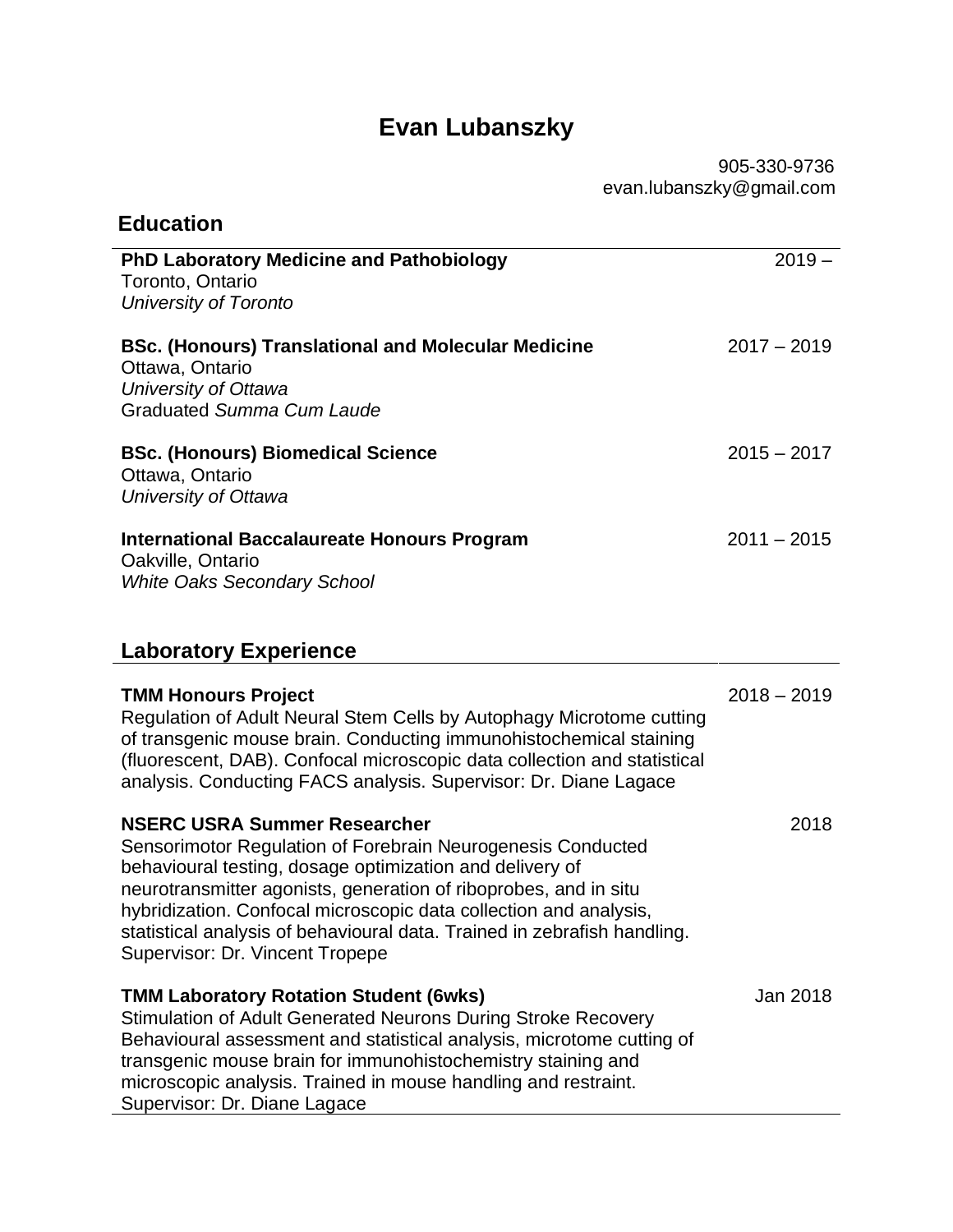| <b>TMM Laboratory Rotation Student (6wks)</b>                         | <b>March 2018</b> |
|-----------------------------------------------------------------------|-------------------|
| Regulation of Cardiac and Hematopoietic Development by Cdx            |                   |
| Designed and generated gene expression reagents (PCR                  |                   |
| oligonucleotides, riboprobes), isolated embryos/yolk sacs and RNA     |                   |
| from timed knockout mouse pregnancies, and quantitative comparison    |                   |
| of gene expression levels via in situ hybridization and ChIP-Seq data |                   |
| analysis. Supervisor: Dr. David Lohnes                                |                   |

## **Awards/ Scholarships**

| <b>Admission Scholarship</b><br>University of Toronto<br>Toronto, Ontario                                                                                                   | 2019          |
|-----------------------------------------------------------------------------------------------------------------------------------------------------------------------------|---------------|
| <b>NSERC USRA</b><br>University of Toronto<br>Toronto, Ontario                                                                                                              | 2018          |
| <b>Peter Gilgan Leadership Award</b><br><b>YMCA of Oakville</b><br>Oakville, Ontario                                                                                        | 2017          |
| Dean's Honour List<br>University of Ottawa<br>Ottawa, Ontario                                                                                                               | $2016 - 2019$ |
| <b>Admission Scholarship</b><br>University of Ottawa<br>Ottawa, Ontario                                                                                                     | $2015 - 2018$ |
| <b>Presentations</b>                                                                                                                                                        |               |
| <b>Connecting Young Minds Undergraduate Research Conference</b><br>Determening the Mechanisms by which Autophagy-Related Gene 5<br><b>Regulates Adult Neural Stem Cells</b> | Jan 2019      |
| <b>Poster Presentation</b><br>Does Loss of Autophagy-Related Gene 5 (Atg5) Regulate Adult Neural<br><b>Stem Cells?</b>                                                      | Jan 2019      |
| <b>Seminar Presentation</b><br>Stimulation of Adult Generated Neurons during Stroke Recovery                                                                                | April 2018    |